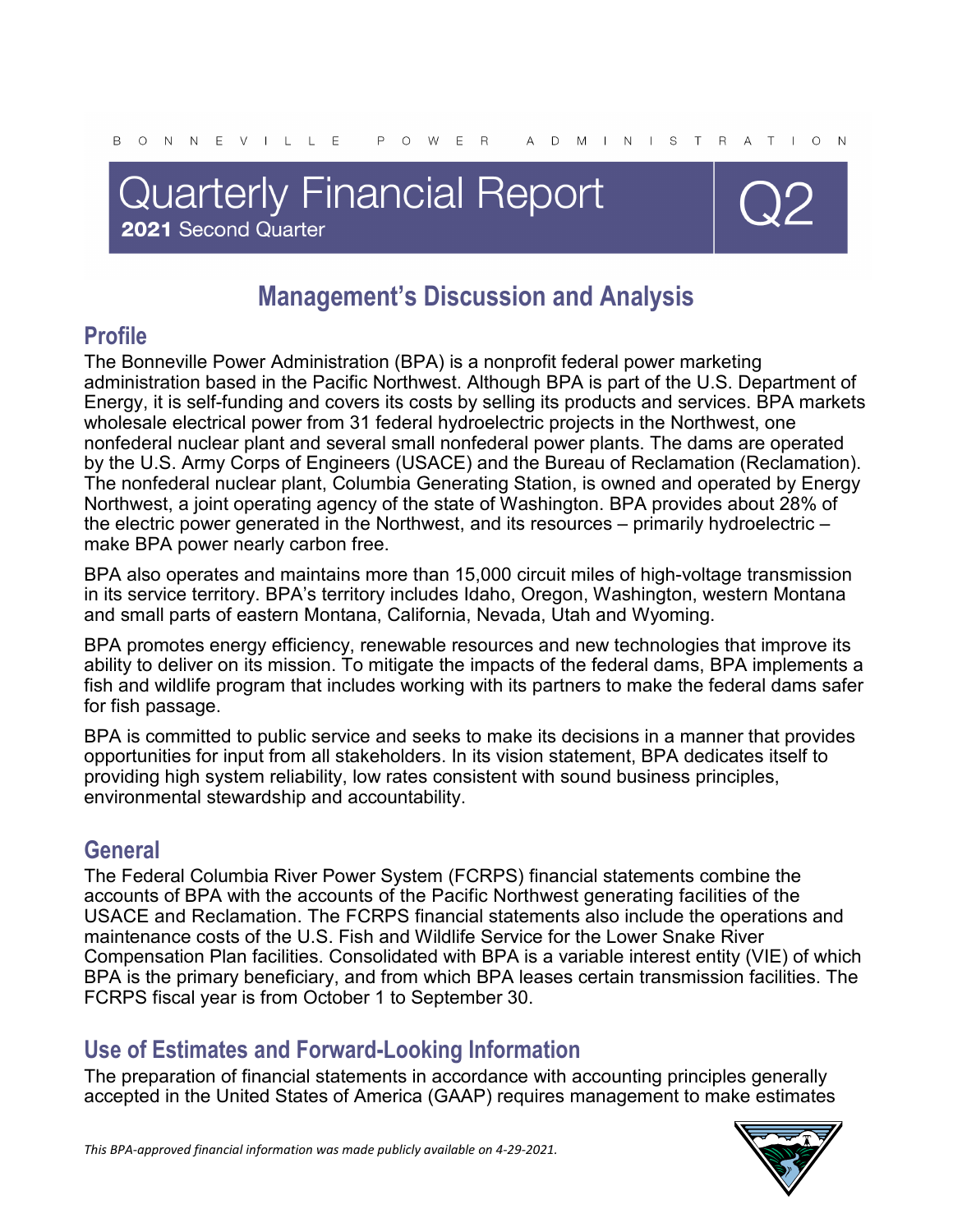and assumptions that affect the reported amounts of assets and liabilities, the disclosure of contingent assets and liabilities at the date of the financial statements, and the reported amounts of revenues and expenses during the reporting period. Actual results may differ from those estimates.

This Management's Discussion and Analysis (MD&A) is unaudited and may contain statements, which to the extent they are not recitations of historical facts, constitute "forwardlooking statements." In this respect, the words "planned," "predict," "could," "estimate," "expect" and similar expressions are intended to identify forward-looking statements. A number of important factors affecting FCRPS business and financial results could cause actual results to differ materially from those stated in forward-looking statements due to factors such as changes in economic, industry, political and business conditions; changes in laws, regulations and policies and the application of the laws; and changes in climate, weather, hydroelectric conditions and power services supply and demand. BPA does not plan to issue updates or revisions to the forward-looking statements.

See Other Operational Matters, COVID-19 Pandemic and Effects on the Bonneville Power Administration, for a short discussion of how BPA is responding to the evolving risks and uncertainties resulting from the COVID-19 pandemic.

### **Rates and the Effect of Regulations**

### *Rates for Fiscal Years 2020-2021*

Rates for the two year BP-20 rate period began on Oct. 1, 2019, and will conclude on Sept. 30, 2021. When compared to the prior rate period, the average transmission rate increase was 3.6%, while the average base power rate increase was zero. The base power rate does not include the impact of the Financial Reserves Policy surcharge, which triggered in October 2019 for application to fiscal year 2020 power rates. Under the surcharge, BPA recorded \$21 million of revenue from power customers through June 2020.

Due to financial hardship experienced by certain customers in the region because of the COVID-19 pandemic, in June 2020 BPA suspended the Financial Reserves Policy surcharge for the remainder of the BP-20 rate period. BPA did not collect an additional \$9 million of surcharge revenue between July and September of fiscal year 2020 and will not collect any amounts related to the Financial Reserves Policy surcharge in fiscal year 2021. Final approval of the surcharge suspension was granted by the FERC on Oct. 8, 2020.

As with the 2018-2019 rate period, power and transmission rates in the BP-20 rate period also include other rate adjustment mechanisms, such as a Cost Recovery Adjustment Clause (CRAC) and Reserves Distribution Clause (RDC), that BPA employs if certain financial conditions occur.

Based upon final fiscal year 2020 reserve levels, the Transmission RDC triggered for \$79.7 million for application in fiscal year 2021. As defined in the BP-20 rate case, if business line financial reserves and agency financial reserves are above their respective upper thresholds, the BPA Administrator shall consider the above-threshold financial reserves for investment in other high-value business line-specific purposes including, but not limited to, debt retirement, incremental capital investment, or rate reduction. In December 2020, the Administrator determined that the entire Transmission RDC of \$79.7 million would be applied toward debt reduction in fiscal year 2021. In March 2021, and in alignment with the Administrator's decision, BPA repaid \$79.7 million of variable rate borrowings from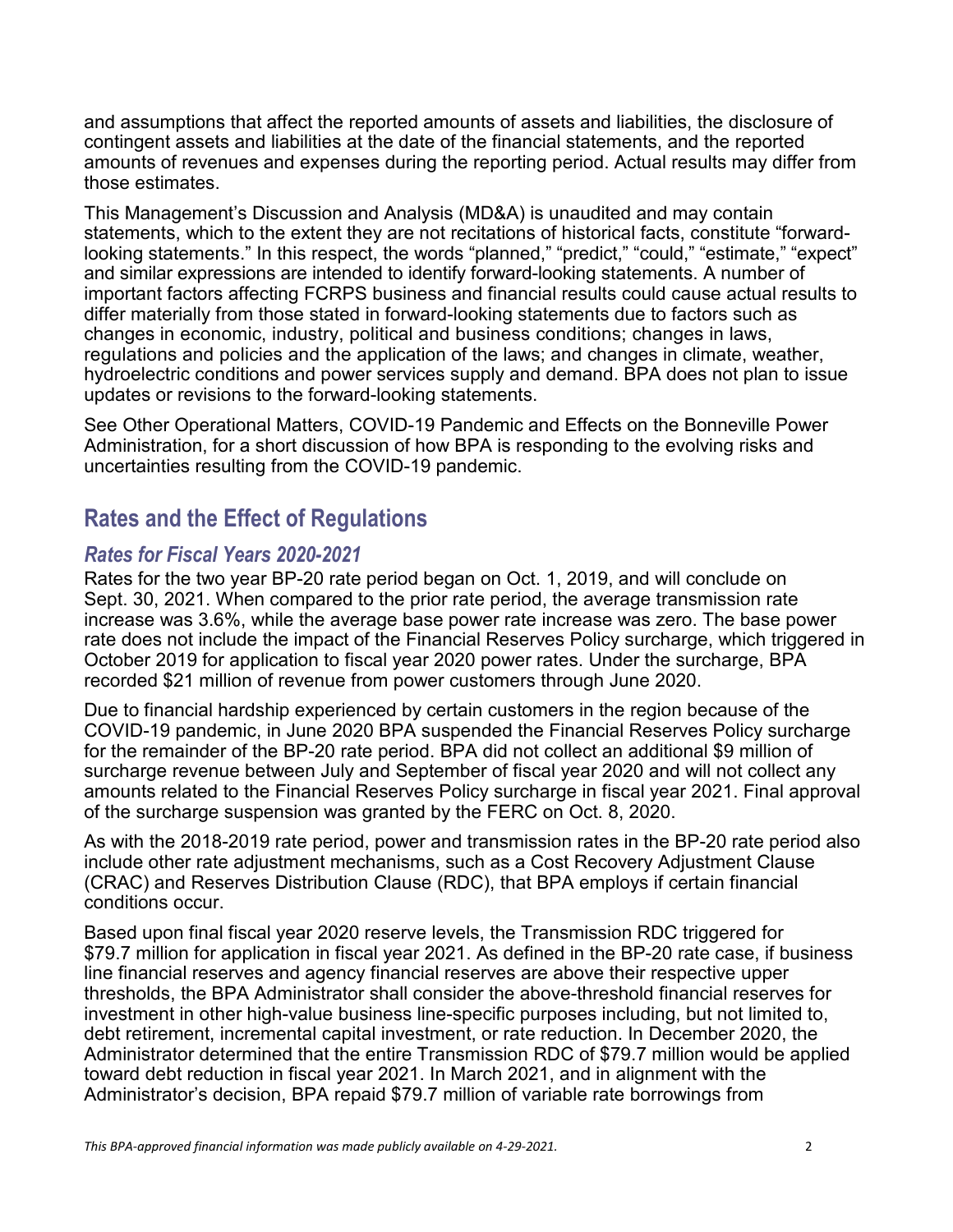U.S. Treasury. With this debt reduction the RDC obligation has been fulfilled and there is no further commitment.

### **Results of Operations**

#### *Operating revenues*

A comparison of FCRPS operating revenues follows for the six months ended March 31, 2021, and March 31, 2020:

| (Millions of dollars)     | Fiscal        | Fiscal        | Revenue    |        |
|---------------------------|---------------|---------------|------------|--------|
|                           | Year          | Year          | Increase   | $\%$   |
|                           | 2021          | 2020          | (Decrease) | Change |
| <b>Sales</b>              |               |               |            |        |
| <b>Consolidated sales</b> |               |               |            |        |
| Power gross sales         | \$<br>1,405.5 | \$<br>1,316.3 | \$<br>89.2 | $7\%$  |
| Transmission              | 480.0         | 473.4         | 6.6        |        |
| Bookouts (Power)          | (26.6)        | (23.3)        | (3.3)      | 14     |
| <b>Consolidated sales</b> | 1,858.9       | 1,766.4       | 92.5       | 5      |
| Other revenues            |               |               |            |        |
| Power                     | 17.7          | 16.1          | 1.6        | 10     |
| Transmission              | 18.5          | 23.4          | (4.9)      | (21)   |
| Other revenues            | 36.2          | 39.5          | (3.3)      | (8)    |
| <b>Sales</b>              | 1,895.1       | 1,805.9       | 89.2       | 5      |
| U.S. Treasury credits     | 43.1          | 60.2          | (17.1)     | (28)   |
| Total operating revenues  | \$<br>1,938.2 | \$<br>1,866.1 | \$<br>72.1 | 4      |

Total operating revenues increased \$72.1 million when compared to the same period of fiscal year 2020. Sales of Power and Transmission Services, including other revenues and the effect of bookouts, increased \$89.2 million.

Power Services gross sales increased \$89.2 million. Surplus power sales, including revenue from derivative instruments settled with physical deliveries, increased \$98.0 million. This increase was mainly driven by higher electricity prices realized for surplus sales when compared to the same period of fiscal year 2020. Offsetting this increase was an \$8.8 million decrease in firm power sales.

Bookouts are presented on a net basis in the Combined Statements of Revenues and Expenses. When sales and purchases are scheduled with the same counterparty on the same transmission path for the same hour, the power is typically booked out and not scheduled for physical delivery. The megawatt-hours that offset each other net to zero. The dollar values of these offsetting transactions reduce both sales and purchased power expense and are recorded as bookouts. Therefore, the accounting treatment for bookouts has no effect on net revenues, cash flows or margins.

Transmission Services revenues and Other revenues saw slight increases and decreases but were largely comparable to the same period of fiscal year 2020.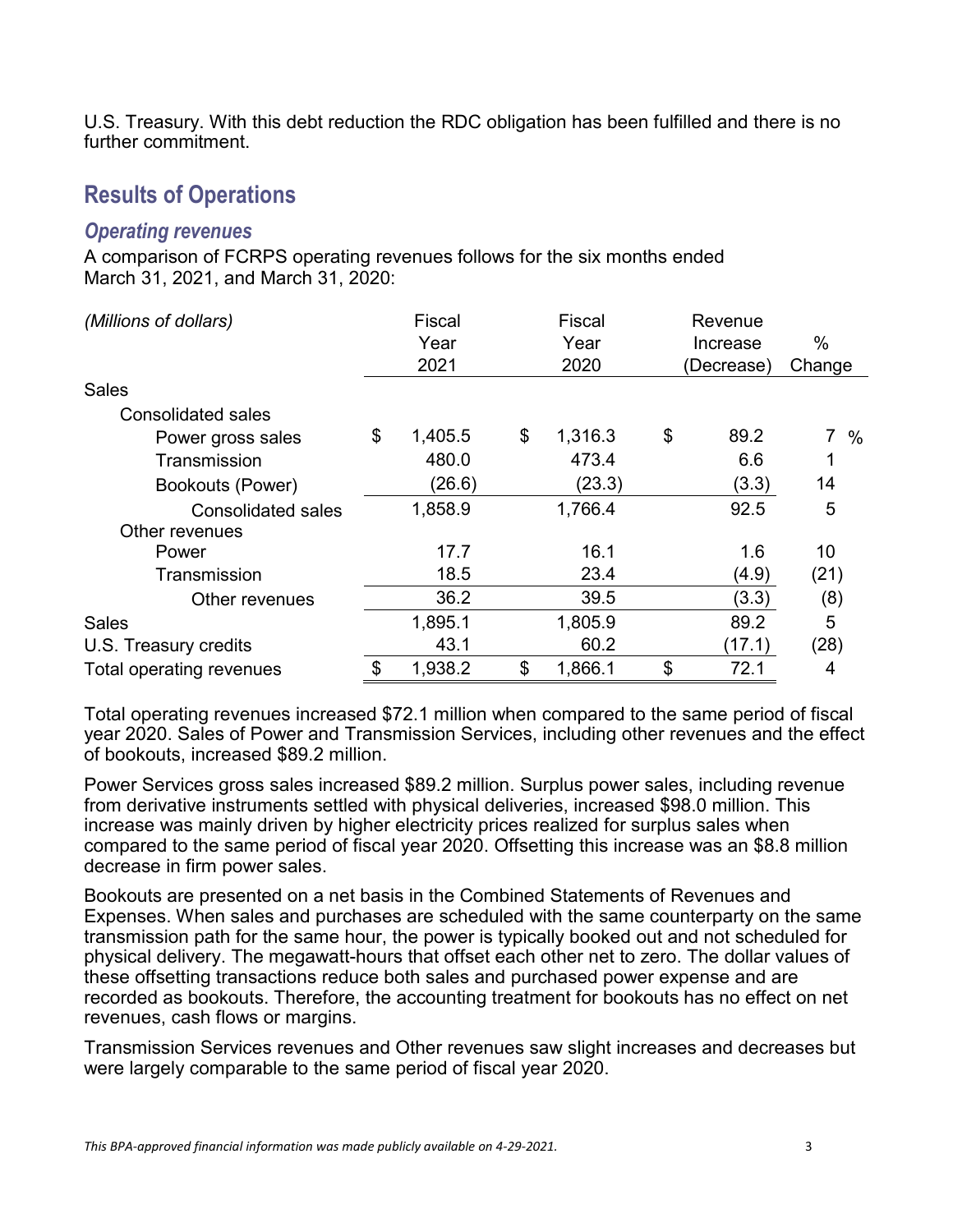U.S. Treasury credits decreased \$17.1 million for fish and wildlife mitigation. This decrease was due to reduced power purchase requirements because of increased streamflows through the second quarter of fiscal year 2021 when compared to fiscal year 2020. Power purchases are needed to replace lost hydroelectric generation due to fish mitigation measures. Under the Pacific Northwest Electric Power Planning and Conservation Act (Northwest Power Act), BPA reduces its annual payment to the U.S. Treasury for the nonpower portion of expenditures, set at 22.3%, that BPA makes for fish and wildlife protection, mitigation and enhancement. Through the fiscal year, BPA records anticipated U.S. Treasury credits earned through the reporting period. At fiscal year-end, BPA calculates and records the annual amount of U.S. Treasury credits earned.

#### *Operating expenses*

A comparison of FCRPS operating expenses follows for the six months ended March 31, 2021, and March 31, 2020:

| (Millions of dollars)                    | Fiscal  | Fiscal  |   | Expense    |        |
|------------------------------------------|---------|---------|---|------------|--------|
|                                          | Year    | Year    |   | Increase   | %      |
|                                          | 2021    | 2020    |   | (Decrease) | Change |
| Operations and maintenance               | 1,054.3 | 1,010.1 |   | 44.2       | $4\%$  |
| Purchased power                          | 96.6    | 70.0    |   | 26.6       | 38     |
| Depreciation, amortization and accretion | 414.2   | 407.4   |   | 6.8        | 2      |
| Total operating expenses                 | 1,565.1 | 1,487.5 | S | 77.6       | 5      |

Total operating expenses increased \$77.6 million when compared to the same period of fiscal year 2020.

Operations and maintenance expense increased \$44.2 million due to the following factors:

- Energy Northwest's Columbia Generating Station nuclear power plant costs increased \$44.2 million due to fiscal year 2021 being a refueling year. Refueling occurs biennially, most recently in fiscal year 2019, and refueling and maintenance expenses are higher in refueling years.
- Offsetting each other for the first six months of fiscal year 2021, when compared to the same period of fiscal year 2020, were the following factors:
	- $\circ$  \$9.6 million decrease in conservation purchases, due to lower amounts of work performed in fiscal year 2021.
	- $\circ$  \$9.6 million net increase to various other Power, Transmission and Enterprise Services program costs.

Purchased power expense, including the effects of bookouts, increased \$26.6 million primarily due to a \$45.8 million expense increase related to water storage agreements with BC Hydro, an electric utility owned by the Province of British Columbia. Yearly fluctuations in water levels, river operations and storage plans, particularly at certain dams in and near Canada, affect the amounts owed to or from BC Hydro. Partially offsetting this increase was a \$20.2 million decrease in contracted power purchases when compared to the same period of fiscal year 2020.

Depreciation, amortization and accretion increased \$6.8 million, primarily due to higher amortization expense related to capital additions at the Columbia Generating Station.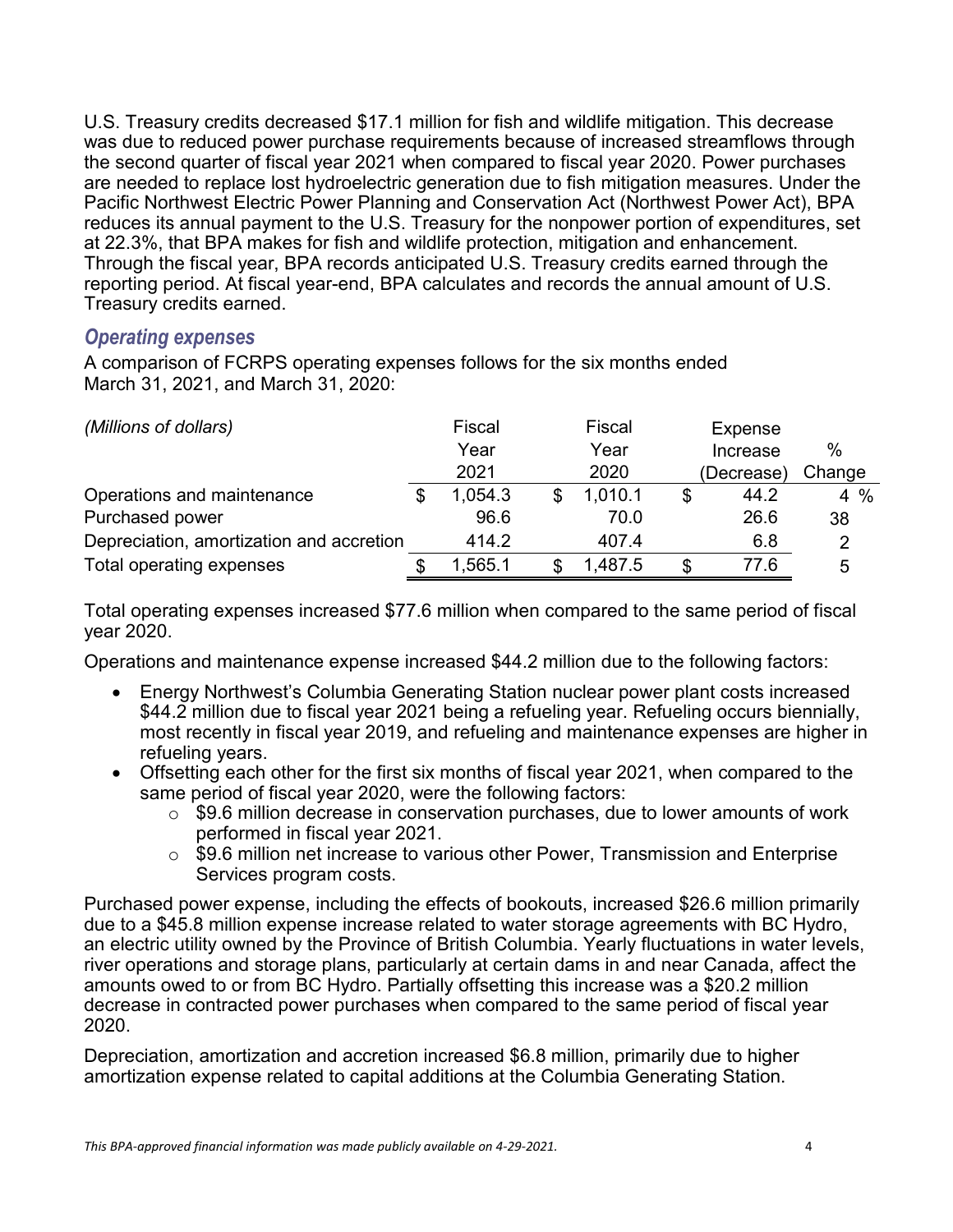#### *Interest expense and other income, net*

A comparison of FCRPS interest expense and other income, net follows for the six months ended March 31, 2021, and March 31, 2020:

*(Millions of dollars)*

|                                                                                                                                                 | Fiscal | Fiscal | Expense    |        |
|-------------------------------------------------------------------------------------------------------------------------------------------------|--------|--------|------------|--------|
|                                                                                                                                                 | Year   | Year   | Increase   | $\%$   |
|                                                                                                                                                 | 2021   | 2020   | (Decrease) | Change |
| Interest expense                                                                                                                                | 218.0  | 238.8  | (20.8)     | (9) %  |
| Allowance for funds used during construction                                                                                                    | (14.7) | (14.7) |            |        |
| Interest income                                                                                                                                 | (0.8)  | (2.4)  | 1.6        | (67)   |
| Other income, net                                                                                                                               | (21.9) | (5.8)  | (16.1)     | $NM^*$ |
| Total interest expense and other income, net \$                                                                                                 | 180.6  | 215.9  | (35.3)     | (16)   |
| $\mathbf{L}$ and $\mathbf{L}$<br>records and the contract of the contract of the contract of the contract of the contract of the contract of th |        |        |            |        |

\*The percentage change is not meaningful.

Total interest expense and other income, net decreased \$35.3 million when compared to the same period of fiscal year 2020.

Interest expense decreased \$20.8 million, primarily due to a \$10.3 million reduction related to borrowings from U.S. Treasury and \$8.7 million of reduced interest expense on nonfederal debt, primarily for the Columbia Generating Station. These decreases are due in large part to lower interest rates on debt held through the second quarter of fiscal year 2021 when compared to the same period of fiscal year 2020. Slightly lower debt balances during fiscal year 2021 when compared to the same period in fiscal year 2020 have also contributed to the lower interest expense realized through the second quarter of fiscal year 2021.

Other income, net, increased \$16.1 million because of the following factors:

- \$10.0 million associated with the WNP-1 and WNP-4 decommissioning and site restoration regulatory liability. In total during fiscal year 2021, BPA plans to record \$20.0 million of other income (\$5.0 million per quarter) and reduce a regulatory liability for decommissioning and site restoration activities. This accounting treatment is consistent with the BP-20 rate case.
- \$6.8 million increase in dividends and net realized gains on investments held in the nonfederal nuclear decommissioning trusts.

#### **Accrued Construction work in progress**

Amounts accrued in Accounts payable and other on the Combined Balance Sheet for Construction work in progress assets were approximately \$66 million and \$80 million as of March 31, 2021, and 2020, respectively.

### **Other Operational Matters**

### *Energy Northwest line of credit activity*

In December 2020, Energy Northwest borrowed approximately \$141 million under existing short-term borrowing arrangements. Of the \$141 million borrowed, EN used \$43 million to pay a portion of the interest coupon payment allocable to unamortized bond premiums related to certain outstanding bonds for Columbia Generating Station and terminated nuclear facilities. The remaining \$98 million provided EN with interim funding for a nuclear fuel purchase due to anticipated supply constraints resulting in projected significant future price increases. In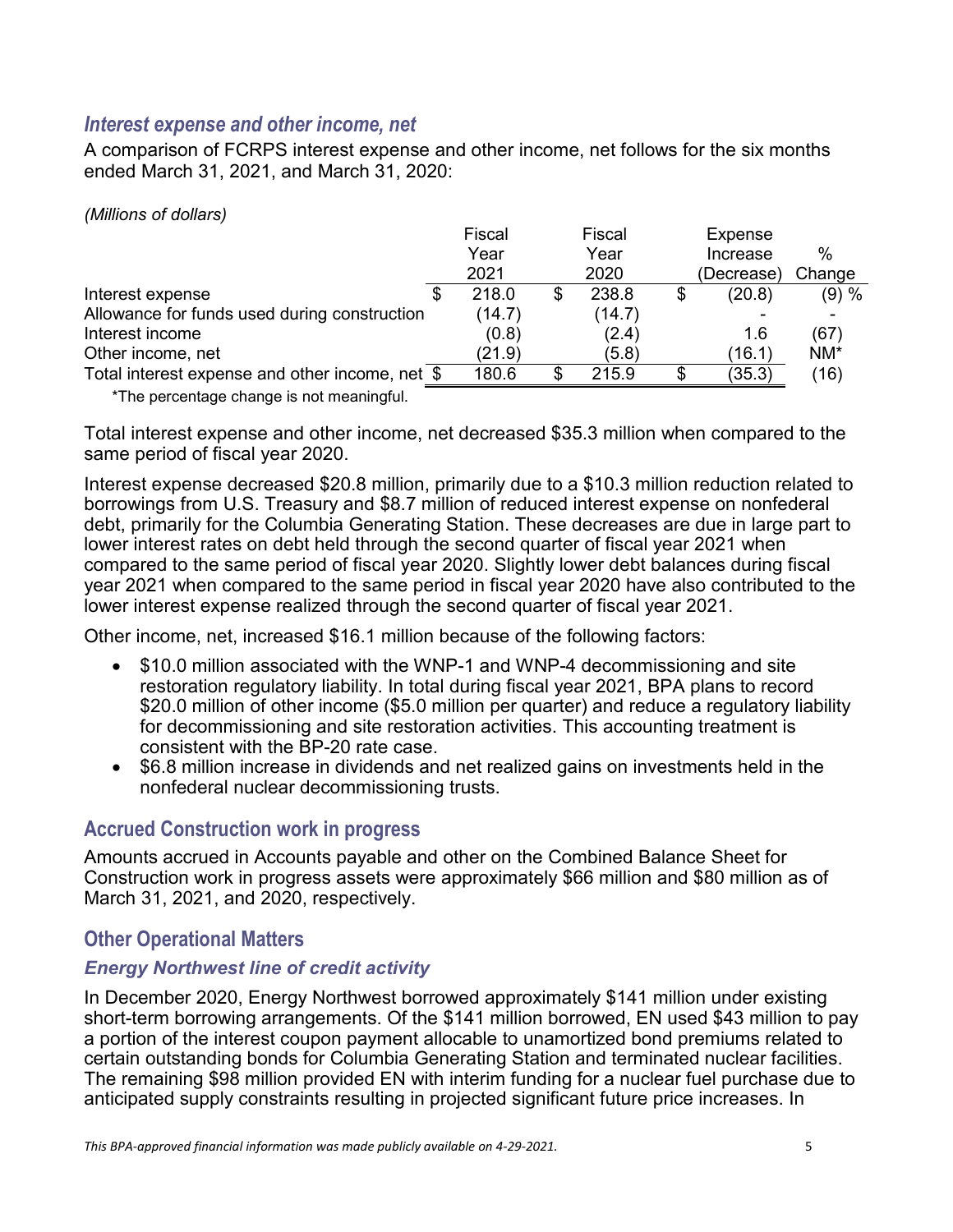December BPA recorded a \$43 million decrease to Accounts payable and other, a \$98 million increase to Nonfederal generation asset, and a \$141 million increase to current Nonfederal debt on the Combined Balance Sheet.

The BPA Administrator has elected to defer recovery of the cost associated with this fuel purchase until BP-30 when the fuel is installed. BPA management expects to begin amortizing the nuclear fuel asset in fiscal year 2030, over a period spanning six years to align with the fuel's expected useful life.

BPA management expects Energy Northwest to issue long-term bonds in May 2021 to repay the \$141 million borrowed under the lines of credit.

#### *COVID-19 Pandemic and Effects on the Bonneville Power Administration*

The COVID-19 pandemic did not materially affect FCRPS net revenues through the six months ended March 31, 2021. Electric power loads served by BPA continue to remain stable and comparable to fiscal year 2020 levels. Currently there are no significant operational impacts to mission essential functions because of the COVID-19 pandemic.

On March 13, 2020, BPA implemented maximum telework operations for non-essential employees and contract personnel and closed its Portland, Vancouver and Spokane facilities to non-essential staff until further notice. BPA continues to fulfill its mission to deliver reliable power and transmission service throughout the region, and management continues to actively monitor and take actions in response to this evolving public health threat under its continuity of operations plans. As of March 31, 2021, some operational restrictions have eased to allow access to a facility or worksite for those workers whose jobs cannot be performed remotely. However, most of the BPA non-field workforce remain in a telework status.

BPA cannot predict the potential impacts of COVID-19, if any, on BPA's future operations or financial results. If the COVID-19 pandemic continues and efforts to contain it are unsuccessful or disrupt BPA's ability to operate, FCRPS financial results could be adversely impacted.

## Additional Information

To see BPA's annual and quarterly reports, go to [www.bpa.gov/goto/AnnualReport](http://www.bpa.gov/goto/AnnualReport)

For general information about BPA, refer to BPA's home page at [www.bpa.gov](http://www.bpa.gov/)

For information on Power Services, go to [www.bpa.gov/power](http://www.bpa.gov/power)

For information on Transmission Services, go to [www.bpa.gov/transmission](http://www.bpa.gov/transmission)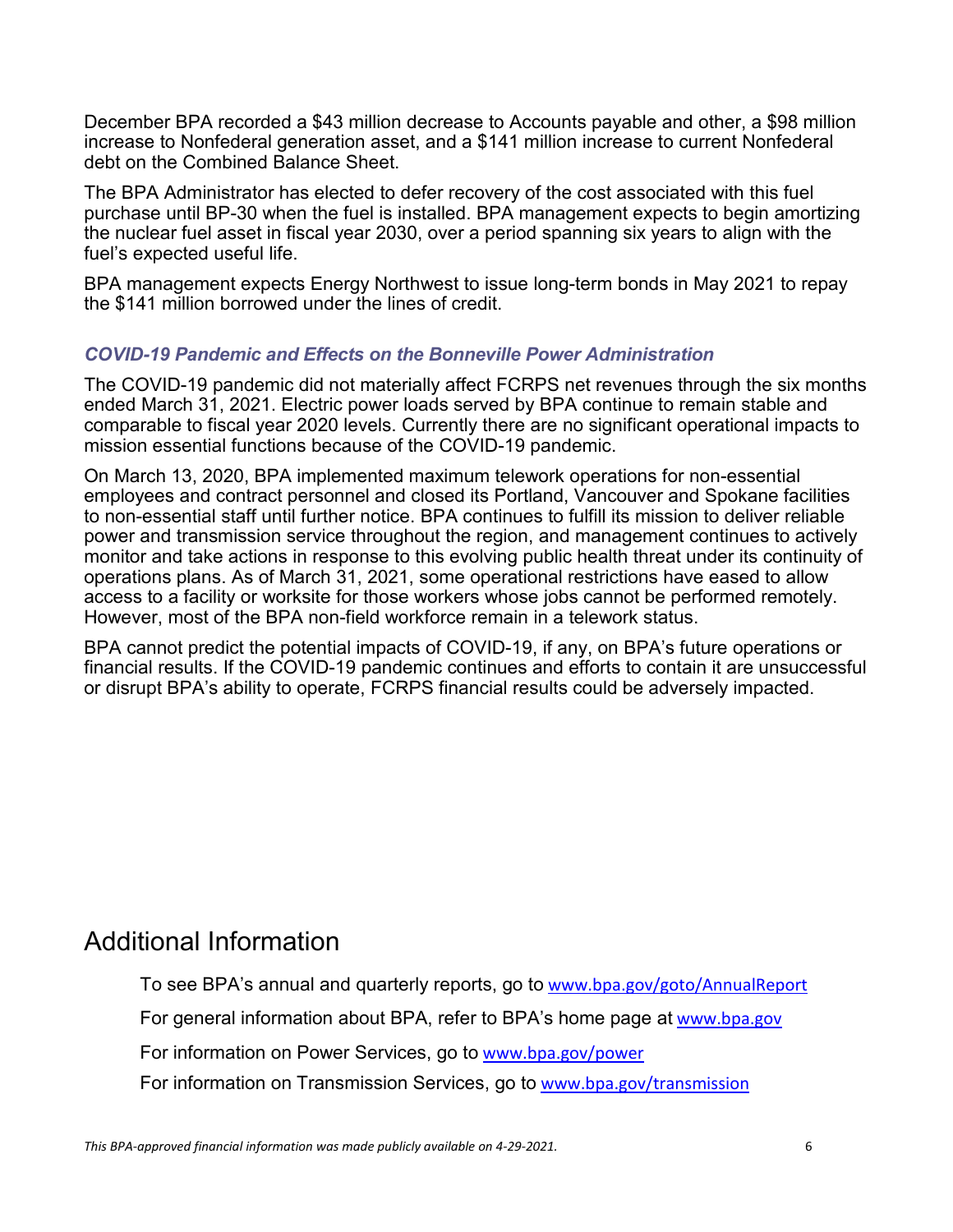## **Federal Columbia River Power System**

## **Combined Balance Sheets (Unaudited)**

(Millions of Dollars)

|                                             | As of          | As of          |
|---------------------------------------------|----------------|----------------|
|                                             | March 31,      | September 30,  |
|                                             | 2021           | 2020           |
| <b>Assets</b>                               |                |                |
| Utility plant and nonfederal generation     |                |                |
| Completed plant                             | \$<br>20,620.5 | 20,499.4<br>\$ |
| Accumulated depreciation                    | (7,641.3)      | (7,507.9)      |
| Net completed plant                         | 12,979.2       | 12,991.5       |
| Construction work in progress               | 1,238.2        | 1,151.0        |
| Net utility plant                           | 14,217.4       | 14,142.5       |
| Nonfederal generation                       | 3,606.5        | 3,543.3        |
| Net utility plant and nonfederal generation | 17,823.9       | 17,685.8       |
| <b>Current assets</b>                       |                |                |
| Cash and cash equivalents                   | 977.5          | 846.5          |
| Accounts receivable, net of allowance       | 21.1           | 50.5           |
| Accrued unbilled revenues                   | 327.5          | 299.1          |
| Materials and supplies, at average cost     | 109.2          | 107.1          |
| Prepaid expenses                            | 57.6           | 36.4           |
| <b>Total current assets</b>                 | 1,492.9        | 1,339.6        |
| <b>Other assets</b>                         |                |                |
| Regulatory assets                           | 4,857.7        | 5,018.9        |
| Nonfederal nuclear decommissioning trusts   | 490.3          | 405.4          |
| Deferred charges and other                  | 203.1          | 209.2          |
| <b>Total other assets</b>                   | 5,551.1        | 5,633.5        |
| <b>Total assets</b>                         | \$<br>24,867.9 | \$<br>24,658.9 |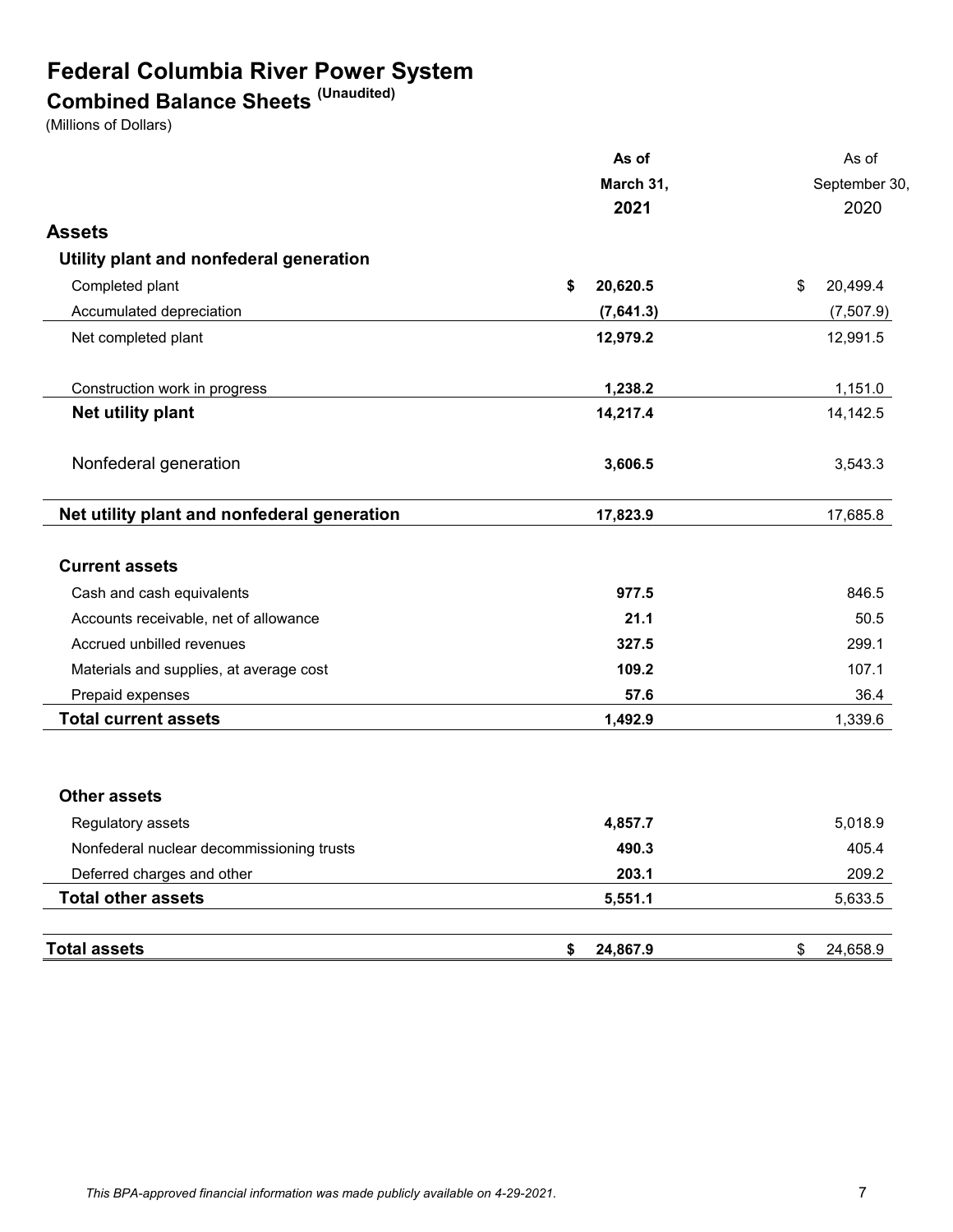## **Federal Columbia River Power System**

## **Combined Balance Sheets (Unaudited)**

(Millions of Dollars)

|                                                       | As of         | As of         |
|-------------------------------------------------------|---------------|---------------|
|                                                       | March 31,     | September 30, |
|                                                       | 2021          | 2020          |
| <b>Capitalization and Liabilities</b>                 |               |               |
| <b>Capitalization and long-term liabilities</b>       |               |               |
| Accumulated net revenues                              | \$<br>4,729.5 | \$<br>4.537.0 |
| Debt                                                  |               |               |
| Federal appropriations                                | 1,557.1       | 1.544.0       |
| Borrowings from U.S. Treasury                         | 4,977.9       | 4,982.6       |
| Nonfederal debt                                       | 6,533.3       | 6,348.9       |
| <b>Total capitalization and long-term liabilities</b> | 17,797.8      | 17,412.5      |

#### **Commitments and contingencies (See Note 14 to 2020 Audited Financial Statements)**

#### **Current liabilities**

| <b>Total current liabilities</b> | 2,056.5 | 2,196.7 |
|----------------------------------|---------|---------|
| Accounts payable and other       | 568.4   | 559.3   |
| Nonfederal debt                  | 914.1   | 971.4   |
| Borrowings from U.S. Treasury    | 574.0   | 666.0   |
| Debt                             |         |         |

#### **Other liabilities**

| Regulatory liabilities         | 1,679.0 | 1.649.7 |
|--------------------------------|---------|---------|
| IOU exchange benefits          | 1,802.0 | 1.910.4 |
| Asset retirement obligations   | 914.0   | 890.7   |
| Deferred credits and other     | 618.6   | 598.9   |
| <b>Total other liabilities</b> | 5,013.6 | 5.049.7 |

|  | <b>Total capitalization and liabilities</b> |  | 24.867.9 |  | 24 |
|--|---------------------------------------------|--|----------|--|----|
|--|---------------------------------------------|--|----------|--|----|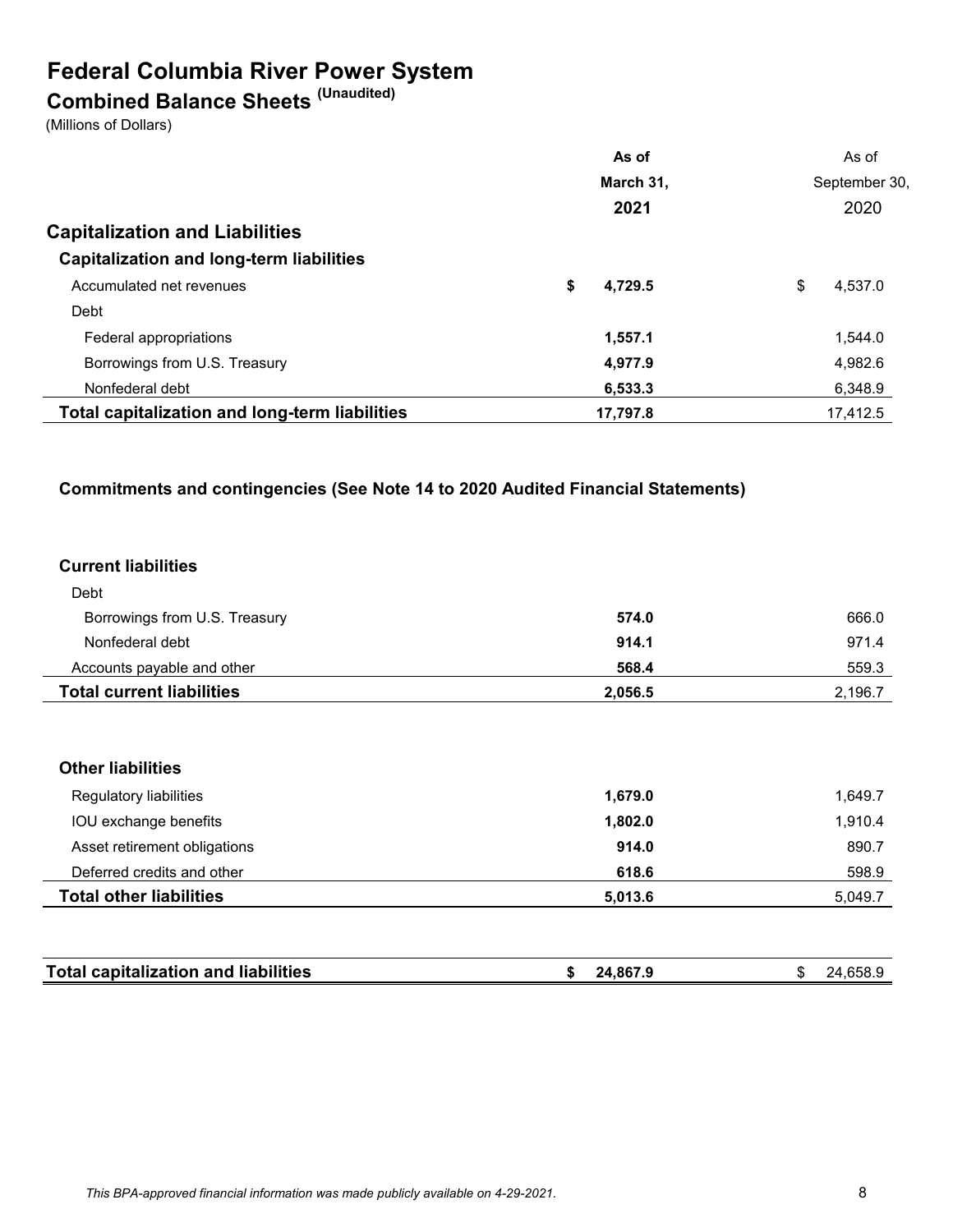# **Federal Columbia River Power System Combined Statements of Revenues and Expenses (Unaudited)**

(Millions of Dollars)

|                                              |    | <b>Three Months Ended</b><br>March 31, |    |       | Fiscal Year-to-Date Ended |           |    |         |
|----------------------------------------------|----|----------------------------------------|----|-------|---------------------------|-----------|----|---------|
|                                              |    |                                        |    |       |                           | March 31, |    |         |
|                                              |    | 2021                                   |    | 2020  |                           | 2021      |    | 2020    |
| <b>Operating revenues</b>                    |    |                                        |    |       |                           |           |    |         |
| <b>Sales</b>                                 | \$ | 985.8                                  | \$ | 938.9 | S                         | 1,895.1   | \$ | 1,805.9 |
| U.S. Treasury credits                        |    | 19.5                                   |    | 25.3  |                           | 43.1      |    | 60.2    |
| <b>Total operating revenues</b>              |    | 1,005.3                                |    | 964.2 |                           | 1,938.2   |    | 1,866.1 |
|                                              |    |                                        |    |       |                           |           |    |         |
| <b>Operating expenses</b>                    |    |                                        |    |       |                           |           |    |         |
| Operations and maintenance                   |    | 553.1                                  |    | 522.2 |                           | 1,054.3   |    | 1,010.1 |
| Purchased power                              |    | 53.0                                   |    | 24.8  |                           | 96.6      |    | 70.0    |
| Depreciation, amortization and accretion     |    | 207.0                                  |    | 204.2 |                           | 414.2     |    | 407.4   |
| <b>Total operating expenses</b>              |    | 813.1                                  |    | 751.2 |                           | 1,565.1   |    | 1,487.5 |
|                                              |    |                                        |    |       |                           |           |    |         |
| <b>Net operating revenues</b>                |    | 192.2                                  |    | 213.0 |                           | 373.1     |    | 378.6   |
| Interest expense and other income, net       |    |                                        |    |       |                           |           |    |         |
| Interest expense                             |    | 108.4                                  |    | 118.7 |                           | 218.0     |    | 238.8   |
| Allowance for funds used during construction |    | (7.2)                                  |    | (6.9) |                           | (14.7)    |    | (14.7)  |
| Interest income                              |    | (0.4)                                  |    | (1.2) |                           | (0.8)     |    | (2.4)   |
| Other income, net                            |    | (12.8)                                 |    | (5.6) |                           | (21.9)    |    | (5.8)   |
| Total interest expense and other income, net |    | 88.0                                   |    | 105.0 |                           | 180.6     |    | 215.9   |
|                                              |    |                                        |    |       |                           |           |    |         |
| <b>Net revenues</b>                          | \$ | 104.2                                  | \$ | 108.0 | \$                        | 192.5     | \$ | 162.7   |